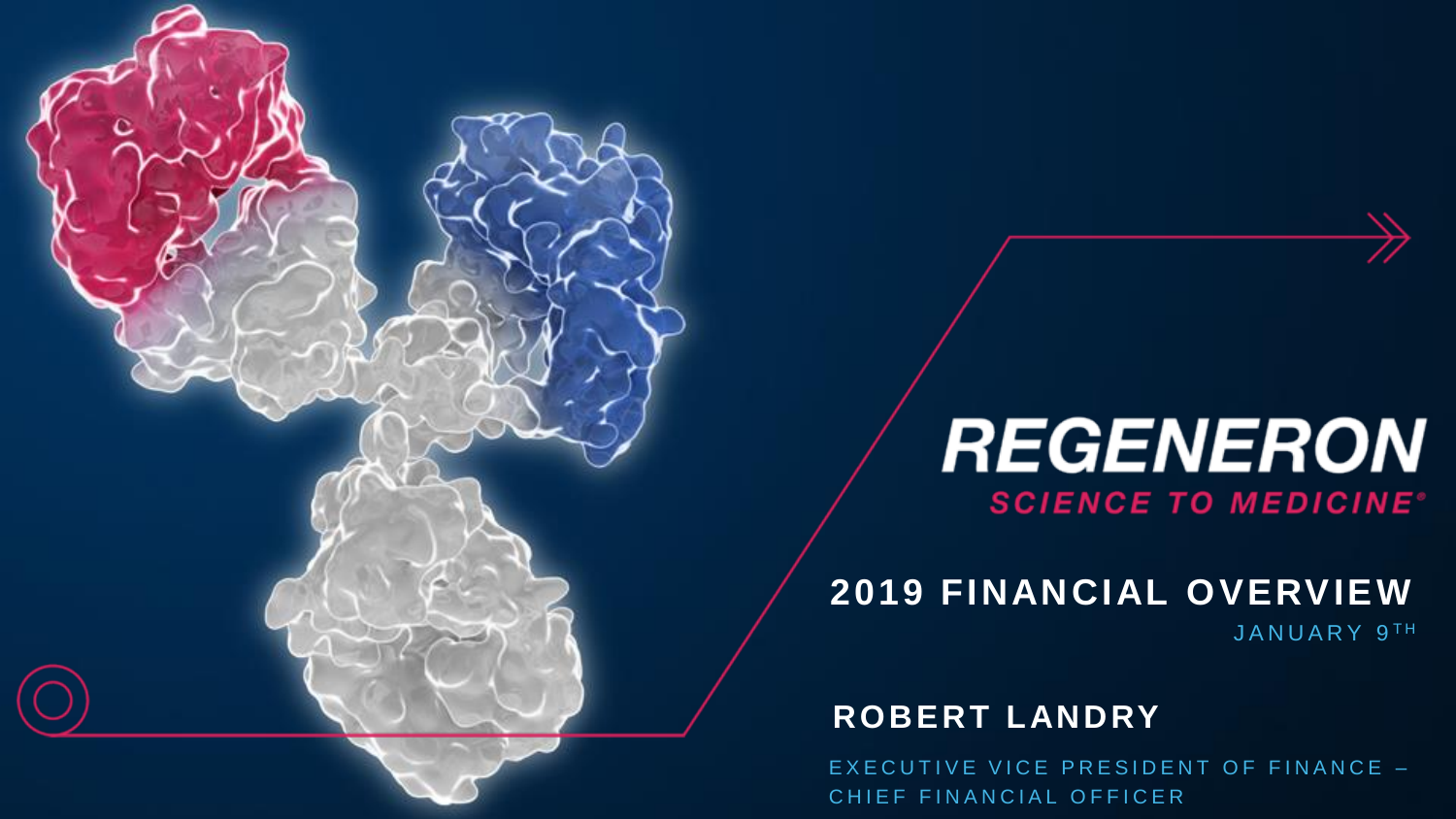## **NOTE REGARDING FORWARD-LOOKING STATEMENTS AND NON-GAAP FINANCIAL MEASURES**

This presentation includes forward-looking statements that involve risks and uncertainties relating to future events and the future performance of Regeneron Pharmaceuticals, Inc. ("Regeneron" or the "Company"), and actual events or results may differ materially from these forward-looking statements. Words such as "anticipate," "expect," "intend," "plan," "believe," "seek," "estimate," variations of such words, and similar expressions are intended to identify such forward-looking statements, although not all forward-looking statements contain these identifying words. These statements concern, and these risks and uncertainties include, among others, the nature, timing, and possible success and therapeutic applications of Regeneron's products, product candidates, and research and clinical programs now underway or planned, including without limitation EYLEA® (aflibercept) Injection, Dupixent® (dupilumab) Injection, Praluent® (alirocumab) Injection, Kevzara® (sarilumab) Injection, Libtayo® (cemiplimab) Injection, fasinumab, evinacumab, Regeneron's immuno-oncology programs (including its costimulatory bispecific portfolio). Regeneron's earlier-stage product candidates, and the use of human genetics in Regeneron's research programs; the extent to which the results from Regeneron's research programs or preclinical testing may lead to advancement of product candidates to clinical trials or therapeutic applications; unforeseen safety issues resulting from the administration of products and product candidates in patients, including serious complications or side effects in connection with the use of Regeneron's product candidates in clinical trials: the likelihood and timing of possible requiatory approval and commerc launch of Regeneron's late-stage product candidates and new indications for marketed products, including without limitation EYLEA, Dupixent, Praluent, Kevzara, Libtayo, fasinumab, and evinacumab; the likelihood and timing of achieving any of the anticipated milestones described in this presentation; the extent to which the results from the research and development programs conducted by Regeneron or its collaborators may be replicated in other studies and lead to therapeutic applications; ongoing regulatory obligations and oversight impacting Regeneron's marketed products (such as EYLEA, Dupixent, Praluent, Keyzara, and Libtayo), research and clinical programs, and business, including those relating to patient privacy; determinations by regulatory and administrative governmental authorities which may delay or restrict Regeneron's ability to continu to develop or commercialize Regeneron's products and product candidates; competing drugs and product candidates that may be superior to Regeneron's products and product candidates; uncertainty of market acceptance and commercial success of Regeneron's products and product candidates and the impact of studies (whether conducted by Regeneron or others and whether mandated or voluntary) on the commercial success of Regeneron's products and product candidates; the availability and extent of reimbursement of the Company's products from third-party payers, including private payer healthcare and insurance programs, health maintenance organizations, pharmacy benefit management companies, and government programs such as Medicare and Medicaid; coverage and reimbursement determinations by such payers and new policies and procedures adopted by such payers; the ability of Regeneron to manufacture and manage supply chains for multiple products and product candidates; the ability of Regeneron's collaborators, suppliers, or other third parties to perform filling, finishing, packaging, labeling, distribution, and other steps related to Regeneron's products and product candidates; unanticipated expenses; the costs of developing, producing, and selling products; the ability of Regeneron to meet any of its sales or other financial projections or guidance and changes to the assumptions underlying those projections or guidance, including financial guidance relating to Sanofi collaboration revenue, non-GAAP unreimbursed R&D, non-GAAP SG&A, effective tax rate, and capital expenditures; risks associated with intellectual property of other parties and pending or future litigation relating thereto, including without limitation the patent litigation proceedings relating to EYLEA, Dupixent, and Praluent, the ultimate outcome of any such litigation proceeding, and the impact any of the foregoing may have on Regeneron's business, prospects, operating results, and financial condition; and the potential for any license or collaboration agreement, including Regeneron's agreements with Sanofi, Bayer, and Teva Pharmaceutical Industries Ltd. (or their respective affiliated companies, as applicable), to be cancelled or terminated without any further product success. A more complete description of these and other material risks can be found in Regeneron's filings with the U.S. Securities and Exchange Commission, including its Form 10-K for the fiscal year ended December 31, 2017 and its Form 10-Q for the quarterly period ended September 30, 2018. including in each case in the section thereof captioned "Item 1A. Risk Factors." Any forward-looking statements are made based on management's current beliefs and iudgment, and the reader is cautioned not to rely on any forward-looking statements made by Regeneron. Regeneron does not undertake any obligation to update publicly any forward-looking statement, including without limitation any financial projection or quidance, whether as a result of new information, future events, or otherwise.

This presentation uses non-GAAP unreimbursed R&D and non-GAAP SG&A, which are financial measures that are not calculated in accordance with U.S. Generally Accepted Accounting Principles ("GAAP"). These non-GAAP financial measures are computed by excluding certain non-cash and other items from the related GAAP financial measure. Non-GAAP adjustments also include the income tax effect of reconciling items. The Company makes such adjustments for items the Company does not view as useful in evaluating its operating performance. For example, adjustments may be made for items that fluctuate from period to period based on factors that are not within the Company's control, such as the Company's stock price on the dates share-based grants are issued. Management uses these and other non-GAAP measures for planning, budgeting, forecasting, assessing historical performance, and making financial and operational decisions, and also provides forecasts to investors on this basis. Additionally, such non-GAAP measures provide investors with an enhanced understanding of the financial performance of the Company's core business operations. However, there are limitations in the use of these and other non-GAAP financial measures as they exclude certain expenses that are recurring in nature. Furthermore, the Company's non-GAAP financial measures may not be comparable with non-GAAP information provided by other companies. Any non-GAAP financial measure presented by Regeneron should be considered supplemental to, and not a substitute for, measures of financial performance prepared in accordance with GAAP. A reconciliation of the Company's full year 2019 non-GAAP to GAAP financial guidance is provided at the end of this presentation.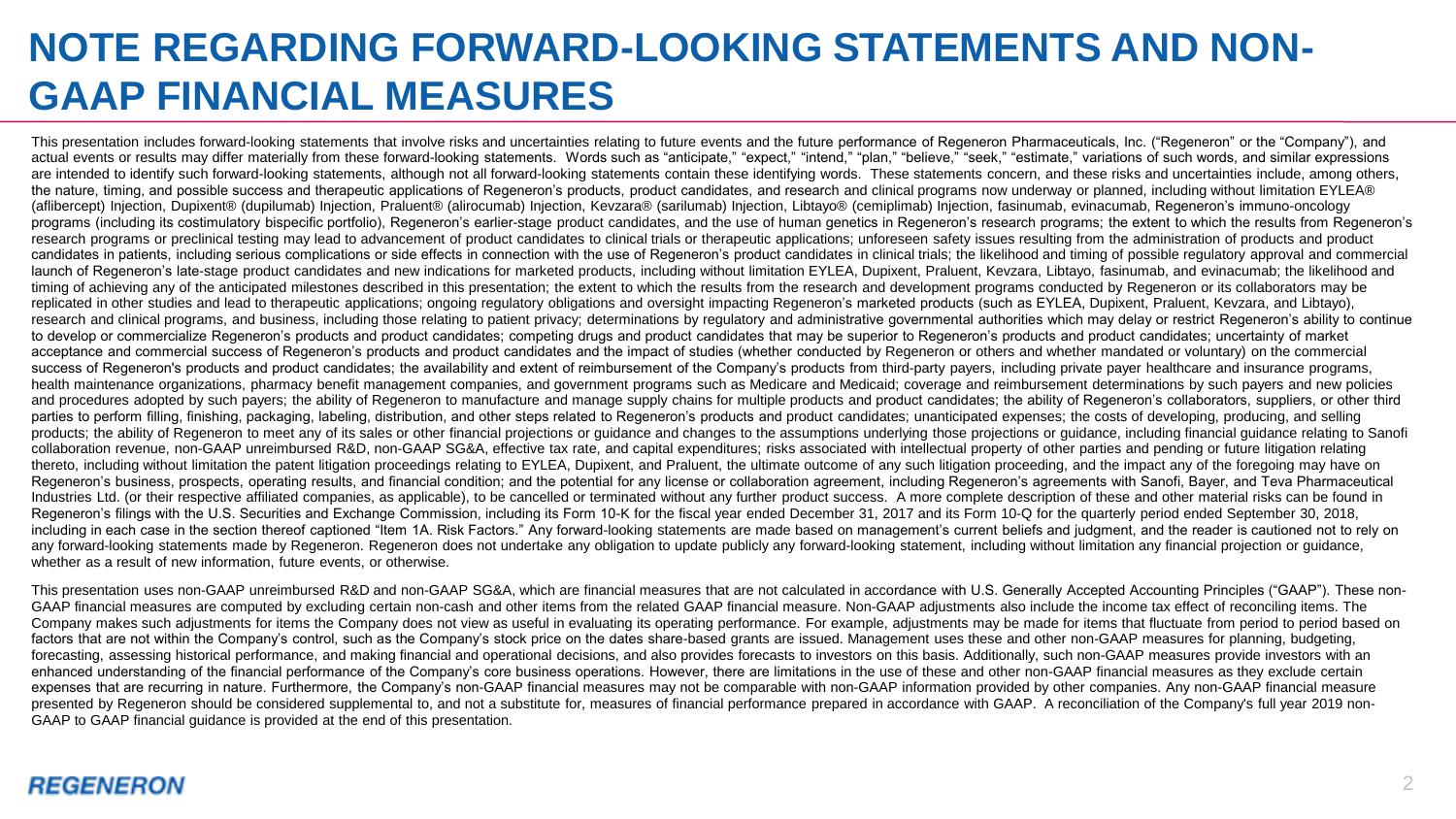# **2019 FINANCIAL OVERVIEW**

## **TAX OVERVIEW**

• 2018 tax review & 2019 and beyond guidance

## **LIBTAYO® ACCOUNTING**

• Review of accounting for net sales and profits/losses

## **COGS & COCM**

• Review Cost of Goods Sold (COGS) & Cost of Collaboration and Contract Manufacturing (COCM)

### **REGENERON/SANOFI RESTRUCTURE IO COLLABORATION**

• Overview of the changes to the IO Discovery and Development Agreement

### **INTERACTIVE ANALYST CENTER**

• Introduction to the Interactive Analyst Center - a repository of financial information and operational data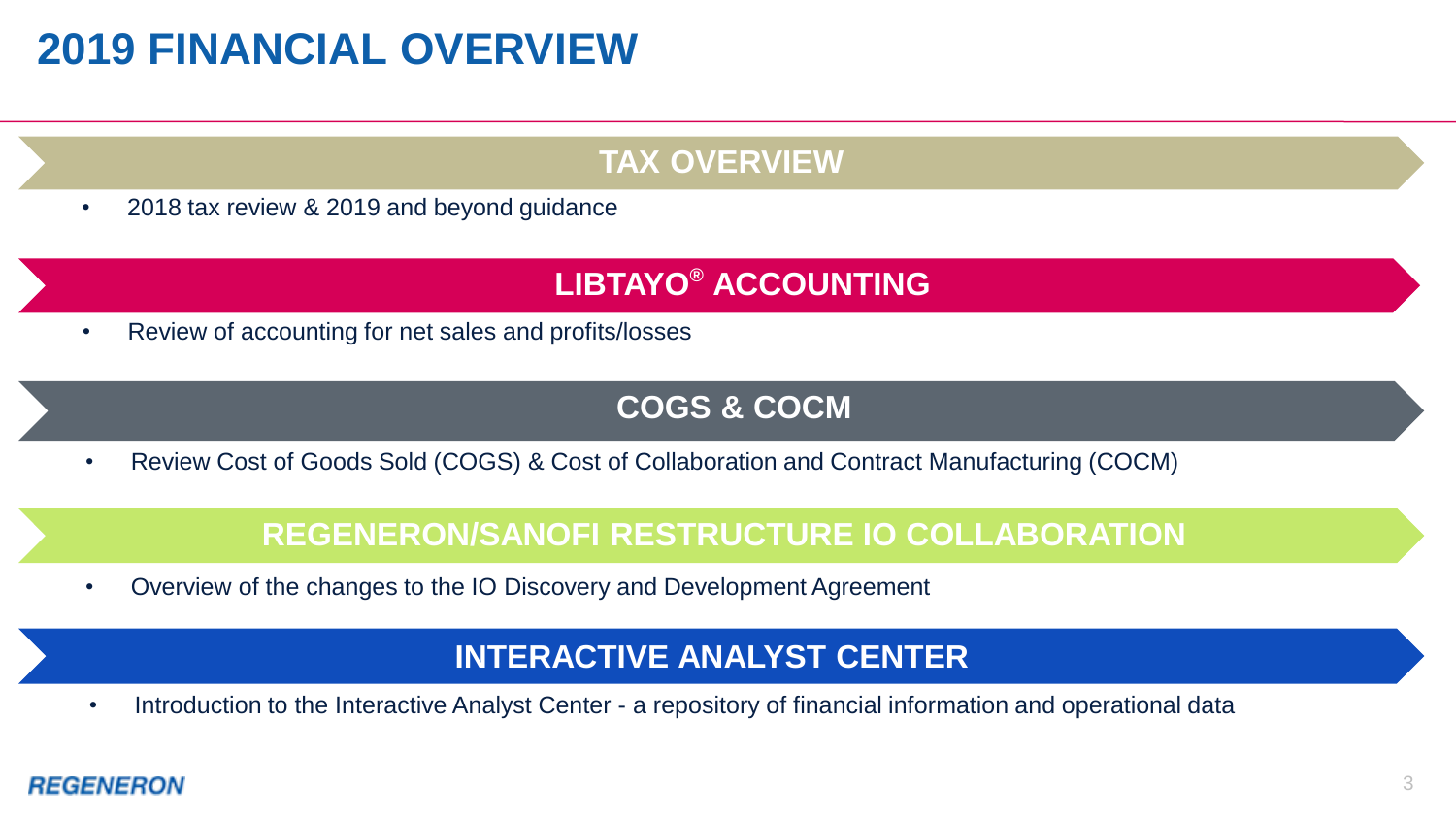# **TAX OVERVIEW: 2018 REVIEW**

Given the uncertainty due to the passage of the Tax Cuts and Jobs Act (TCJA) late in 2017 and the need for significant regulatory guidance from the U.S. Treasury, we have updated our effective tax rate guidance throughout 2018.

- The primary driver of lowering our guidance has been various one-time items:
	- Tax planning including the acceleration of tax deductions and deferral of taxable income in response to TCJA, secured with the filing of our 2017 tax return
	- Increase in our federal R&D and Orphan tax credits for both 2017 and 2018
- In response to changes in the global tax environment, Regeneron internally restructured how it holds its intellectual property overseas in 4Q18.
	- In accordance with GAAP, we recorded a net tax benefit related to the transaction
	- We will treat this tax benefit as a non-GAAP adjustment for 4Q18 earnings
	- We believe the new structure will allow us to maintain tax benefits associated with In accordance with GAAP, we recorded a net tax benefit related to the transaction<br>We will treat this tax benefit as a non-GAAP adjustment for 4Q18 earnings<br>We believe the new structure will allow us to maintain tax benefit

| <b>Period</b>   | <b>GAAP</b> |
|-----------------|-------------|
| <b>1Q18</b>     | 18.3%       |
| <b>2Q18</b>     | 16.0%       |
| <b>3Q18</b>     | 6.5%        |
| <b>YTD 3Q18</b> | 13.5%       |
|                 |             |
|                 |             |

| 2018 Full Year Effective Tax Rate Guidance |             |  |  |  |  |  |
|--------------------------------------------|-------------|--|--|--|--|--|
|                                            | <b>GAAP</b> |  |  |  |  |  |
| Prior:*                                    | $11 - 13%$  |  |  |  |  |  |
| <b>Revised:</b>                            | $0 - 2\%$   |  |  |  |  |  |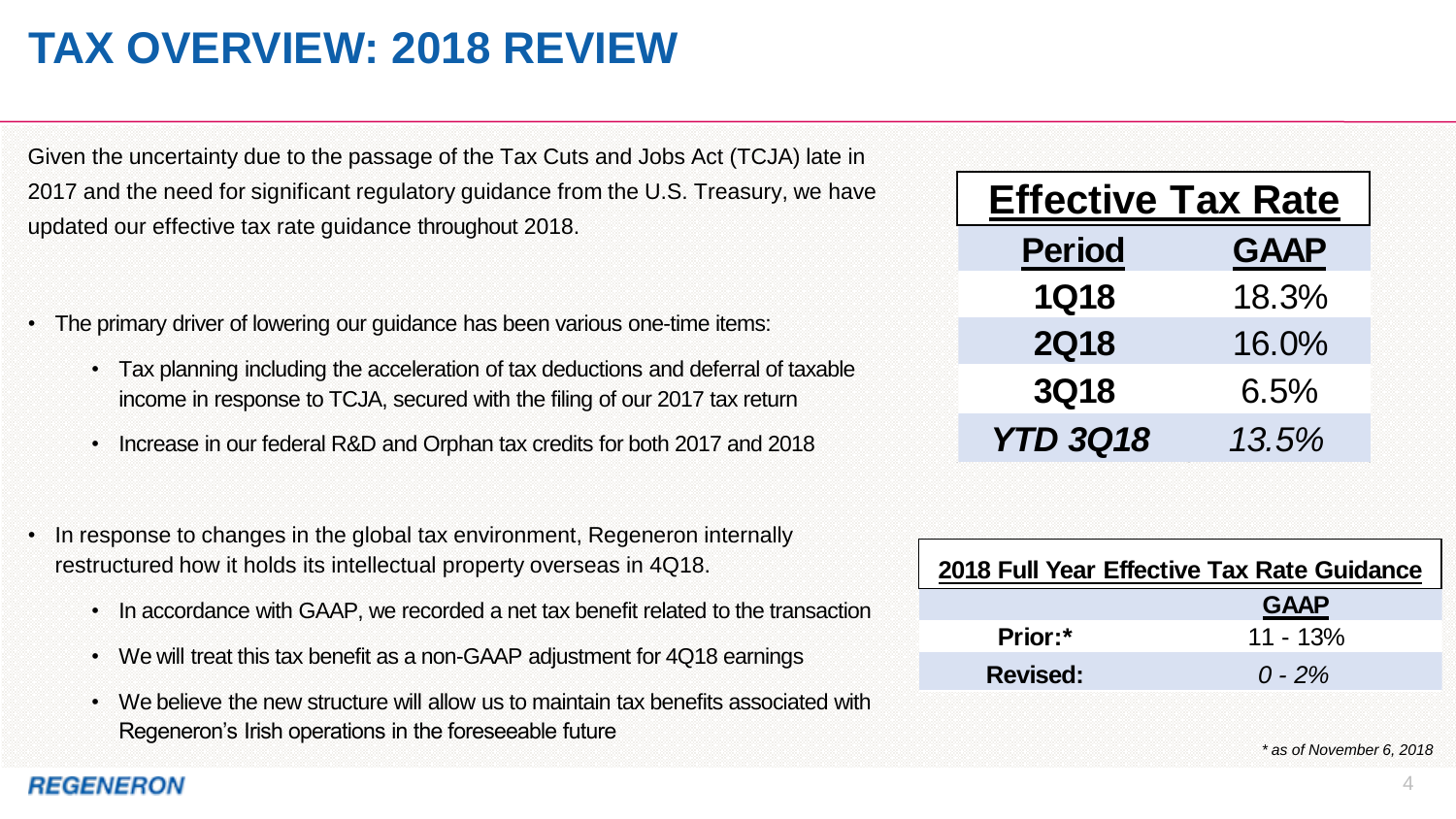# **TAX OVERVIEW: 2019 AND BEYOND**

#### **2019 Effective Tax Rate (ETR) Guidance 14 – 16%**

- Positively impacted, as compared to 21% federal statutory rate, by:
	- R&D and Orphan tax credits, foreign-derived intangible income (FDII) deduction, and deductions related to share-based compensation
	- Forecasted increased profitability of non-U.S. operations, now subject to global intangible low taxed income (GILTI) tax
- Negatively impacted by:
	- Non-deductible prescription drug fee and limitations on deductibility of executive compensation
- Tax benefit associated with share-based compensation will continue to cause volatility in our tax rate on a quarterly basis

#### **Tax Strategy and Longer-Term Rate Guidance**

- Longer-term tax rate should remain consistent with 2019 levels until GILTI/FDII deductions change under Tax Cuts and Jobs Act
- We continue to monitor regulatory guidance from U.S. Treasury under the Tax Cuts and Jobs Act, which could impact our ETR guidance
- We do not believe that currently anticipated changes in the global tax environment will have a material impact on our go-forward tax rate
- ETR could fluctuate based on geographic mix of earnings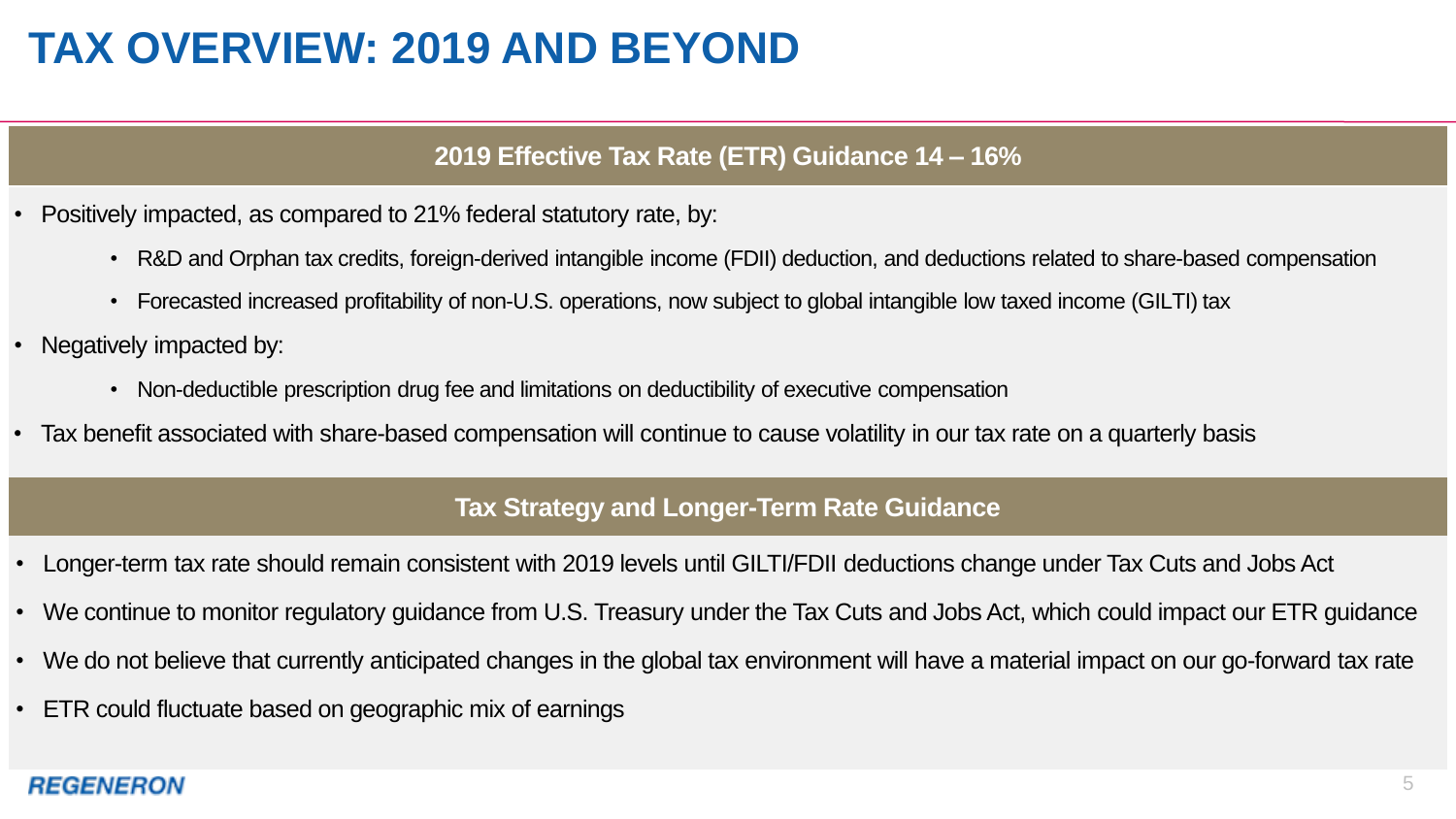# **LIBTAYO® ACCOUNTING REVIEW**

**LIBTAYO was approved in the U.S. on Sept 28, 2018 and approval is expected in the EU in 1H19** 



| <b>Revenue - Net</b><br><b>Product Sales</b><br>on Regeneron's Income Statement<br>Revenue -<br><b>Collaboration</b><br><b>Revenue</b> | U.S. sales of LIBTAYO will be recorded in the Net Product Sales line                                                                                                                                           |                                                                                                                                                                                                                                                                        |
|----------------------------------------------------------------------------------------------------------------------------------------|----------------------------------------------------------------------------------------------------------------------------------------------------------------------------------------------------------------|------------------------------------------------------------------------------------------------------------------------------------------------------------------------------------------------------------------------------------------------------------------------|
|                                                                                                                                        |                                                                                                                                                                                                                |                                                                                                                                                                                                                                                                        |
|                                                                                                                                        |                                                                                                                                                                                                                | Regeneron will record its share of profits or losses within the Sanofi<br>Collaboration Revenue line item<br>Regeneron will record reimbursements from Sanofi related to<br>Regeneron's incurred ex-U.S. commercialization expenses and related<br>manufacturing costs |
| <b>COGS/COCM</b><br>U.S. sales of LIBTAYO                                                                                              | U.S. COGS will include product-related COGS, royalties on U.S. net<br>sales, and the Regeneron payment of Sanofi's share of gross profit on                                                                    | Ex-U.S. COCM will include product-related costs for product<br>manufactured for Sanofi                                                                                                                                                                                 |
| SG&A<br>commercialization expenses<br>commercialization expenses                                                                       | <b>Outflow:</b> Regeneron-incurred U.S. commercialization expenses<br>Outflow: Regeneron reimbursement of 50% of Sanofi-incurred U.S.<br><b>Inflow:</b> Sanofi reimbursement of 50% of Regeneron-incurred U.S. | Regeneron-incurred ex-U.S. commercialization expenses                                                                                                                                                                                                                  |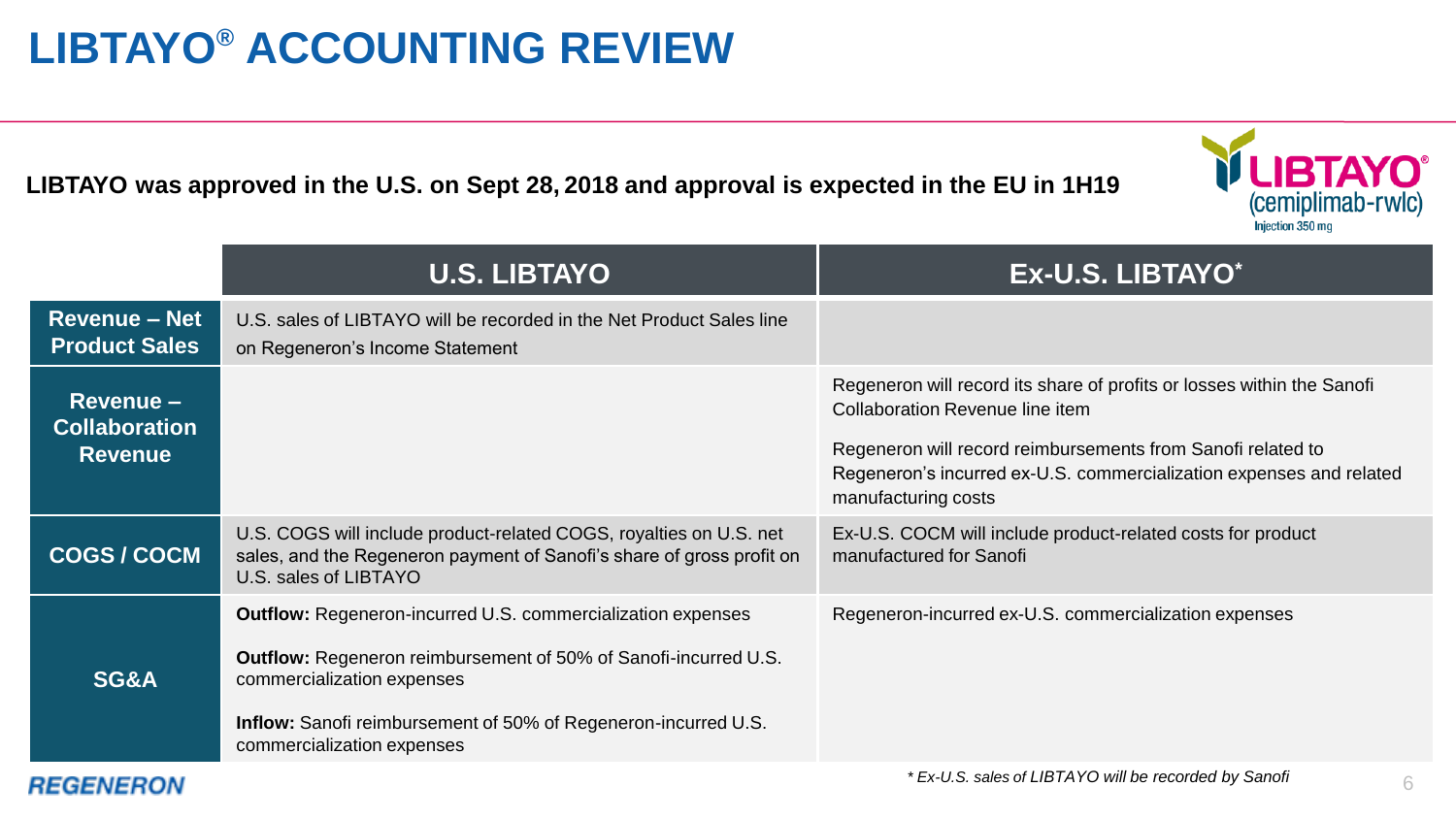# **LIBTAYO® ACCOUNTING ILLUSTRATIVE EXAMPLE**

| <b>LIBTAYO Alliance Product P&amp;L</b>  | <b>U.S.</b> |   | Ex-U.S. |   |
|------------------------------------------|-------------|---|---------|---|
| <b>Net Sales</b>                         | 500         | А | 250     |   |
| Cost of Goods Sold (includes royalty)    | 100         | в | 75      | F |
| <b>Gross Profit</b>                      | 400         | С | 175     |   |
| SG&A                                     |             |   |         |   |
| <b>REGN Expenses</b>                     | 200         | D | 25      | G |
| Sanofi Expenses                          | 50          | Е | 100     |   |
| <b>Total SG&amp;A</b>                    | 250         |   | 125     |   |
| Net Profit / (Loss)                      | 150         |   | 50      |   |
| <b>REGN Share of Net Profit / (Loss)</b> | 75          |   | 25      | н |

- Regeneron and Sanofi entered into a license agreement with Bristol-Myers Squibb Company, E. R. Squibb & Sons, L.L.C., and Ono Pharmaceutical Co., Ltd. and will pay royalties of 8.0% on worldwide sales of LIBTAYO through December 31, 2023, and royalties of 2.5% from January 1, 2024 through December 31, 2026.
- Regeneron will pay the royalties on U.S. net sales and Sanofi will pay the royalties on ex-U.S. net sales.

| <b>Regeneron Income Statement</b>                                                                                                                                     | <b>U.S.</b><br>Ex-U.S.                                              |
|-----------------------------------------------------------------------------------------------------------------------------------------------------------------------|---------------------------------------------------------------------|
| <b>Net Product Sales</b>                                                                                                                                              | 500<br>A                                                            |
| <b>Collaboration Revenue</b><br><b>Profit Split</b><br>Other Revenue<br>Reimbursement of REGN SG&A<br><b>Total Collaboration Revenue</b><br>Cost of Goods Sold (COGS) | 25<br>н<br>75<br>F<br>25<br>G<br>125                                |
| <b>Product Supply Cost/Royalties</b><br>Sanofi Share of U.S. Gross Profit<br><b>Total COGS</b>                                                                        | 100<br>в<br>200<br>50% * C<br>300                                   |
| <b>Cost of Collaboration and Contract</b><br><b>Manufacturing (COCM)</b><br><b>Product Supply Cost/Royalties</b>                                                      | F<br>75                                                             |
| SG&A<br>REGN Incurred SG&A<br>REGN Reimbursement of Sanofi SG&A<br>Sanofi Reimbursement of REGN SG&A<br><b>Total SG&amp;A</b>                                         | 200<br>25<br>D<br>G<br>25<br>50% * E<br>$50\%$ * D<br>$-100$<br>125 |
| <b>REGN Share of Net Profit / (Loss)</b>                                                                                                                              | 75<br>25                                                            |

*PLEASE NOTE ALL NUMBERS ARE ILLUSTRATIVE AND ARE NOT TO BE USED AS GUIDANCE*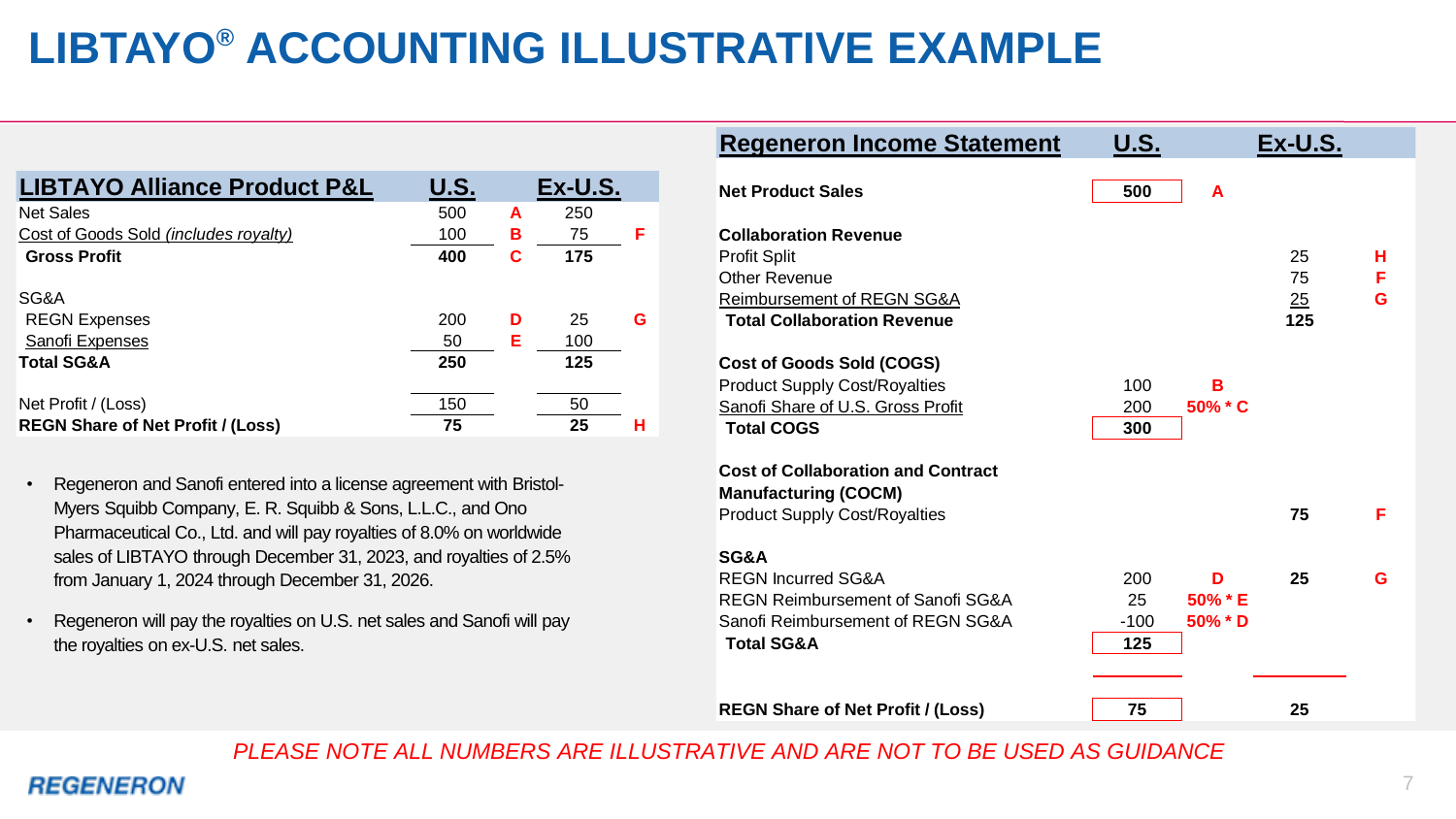## **COST OF GOODS SOLD (COGS) & COST OF COLLABORATION AND CONTRACT MANUFACTURING (COCM)**

#### **Cost of Goods Sold**

- Costs related to products for which we record product sales (e.g., U.S. EYLEA®, ARCALYST®, U.S. LIBTAYO®):
	- costs to manufacture commercial supplies
	- royalties on products sold
- Starting in 4Q18, payment of Sanofi's share of gross profit on U.S. sales of LIBTAYO
- Start-up costs and unabsorbed overhead costs in connection with our Limerick, Ireland manufacturing facility

#### **Cost of Collaboration and Contract Manufacturing**

- Costs related to product revenues recorded by our collaborators (e.g., Ex-U.S. EYLEA, DUPIXENT®, PRALUENT®, KEVZARA®, Ex-U.S. LIBTAYO):
	- costs Regeneron incurs to manufacture Drug Product for products that are sold by our collaborators
	- royalties Regeneron is contractually obligated to pay to third parties based on sales of product by our collaborators
- Costs associated with validation activities for collaborated products at our Limerick manufacturing facility
- Regeneron's reimbursement of COCM by Sanofi and Bayer are recorded within the "Other Revenue" line item in the respective related collaboration revenue summary table in our MD&A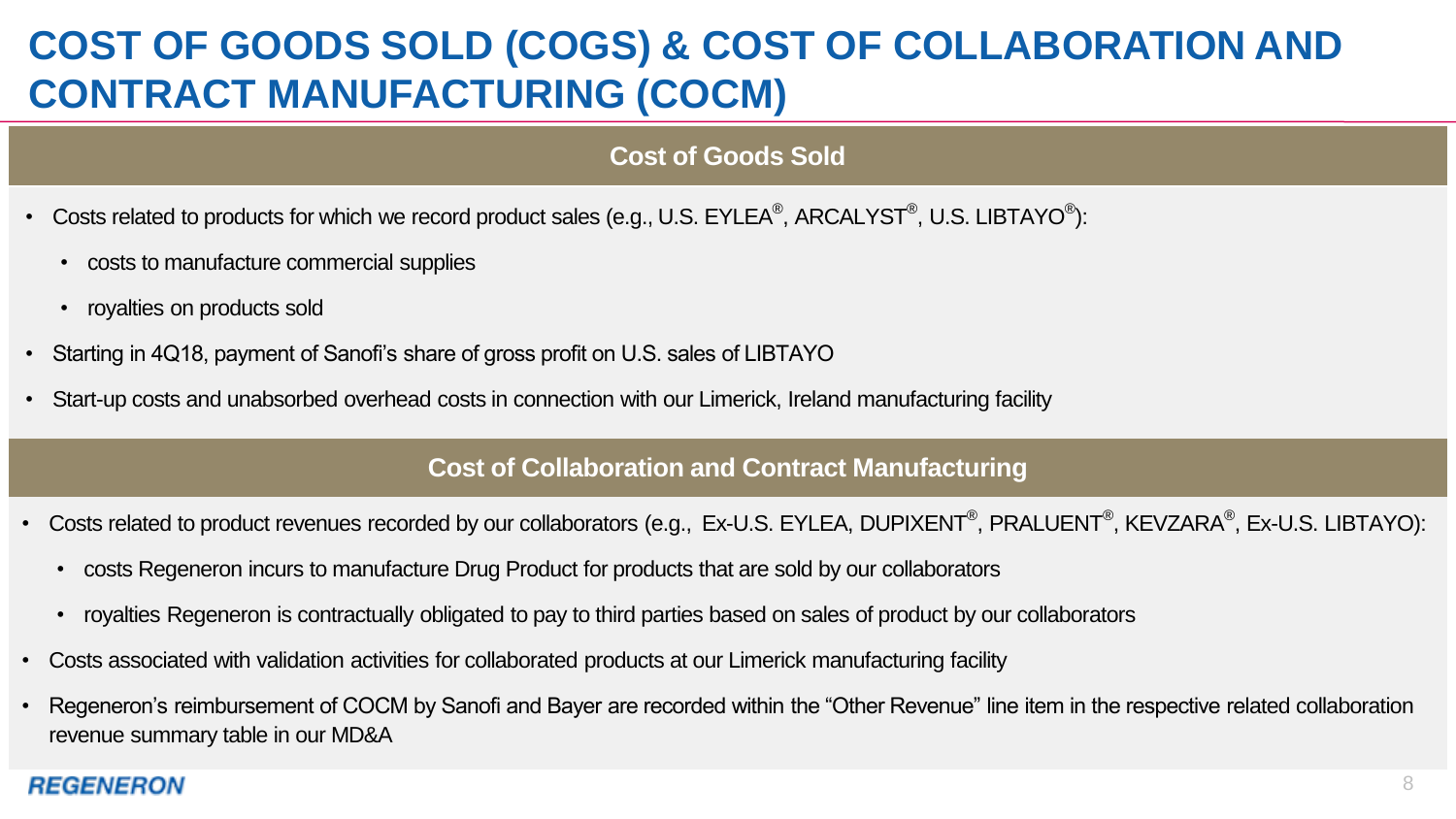## **REGENERON/SANOFI RESTRUCTURE IO COLLABORATION**

### **Regeneron and Sanofi announce restructuring of the IO Collaboration for Discovery and Development Agreement**

The original 2015 IO Agreement was scheduled to end in approximately mid-2020 and this revision focuses ongoing development on two clinical-stage bispecific antibody programs (BCMAxCD3 and MUC16xCD3)

Regeneron retains exclusive rights to its other immuno-oncology discovery and development programs

#### **Key Terms of Restructured Agreement**

- Sanofi will pay Regeneron \$462 million its funding obligation for the remainder of the term of the agreement. This payment includes Sanofi's share of 4Q18 costs, up to \$120 million in dedicated development funding for BCMAxCD3 and MUC16xCD3, and a termination payment.
- Regeneron will commit up to \$70 million to further develop BCMAxCD3 and up to \$50 million to further develop MUC16xCD3. Sanofi secures the right to opt-in to each program when the earlier of proof of concept is achieved or when the allocated funding is expended.
- BCMAxCD3 Post opt-in, Sanofi will lead development and commercialization and fund 100% of development costs, with Regeneron reimbursing up to 50% out of its share of collaboration profits. Sanofi and Regeneron will share global profits equally.
- MUC16xCD3 Post opt-in, Regeneron will lead development and lead commercialization in the U.S. The companies will share development costs and global profits equally. Sanofi will lead commercialization outside the U.S.
- The companies' ongoing collaboration for the development and commercialization of LIBTAYO is unaffected by the amended IO Discovery and Development Agreement.
- Regeneron retains full rights to its other immuno-oncology programs that were previously in the immuno-oncology discovery program.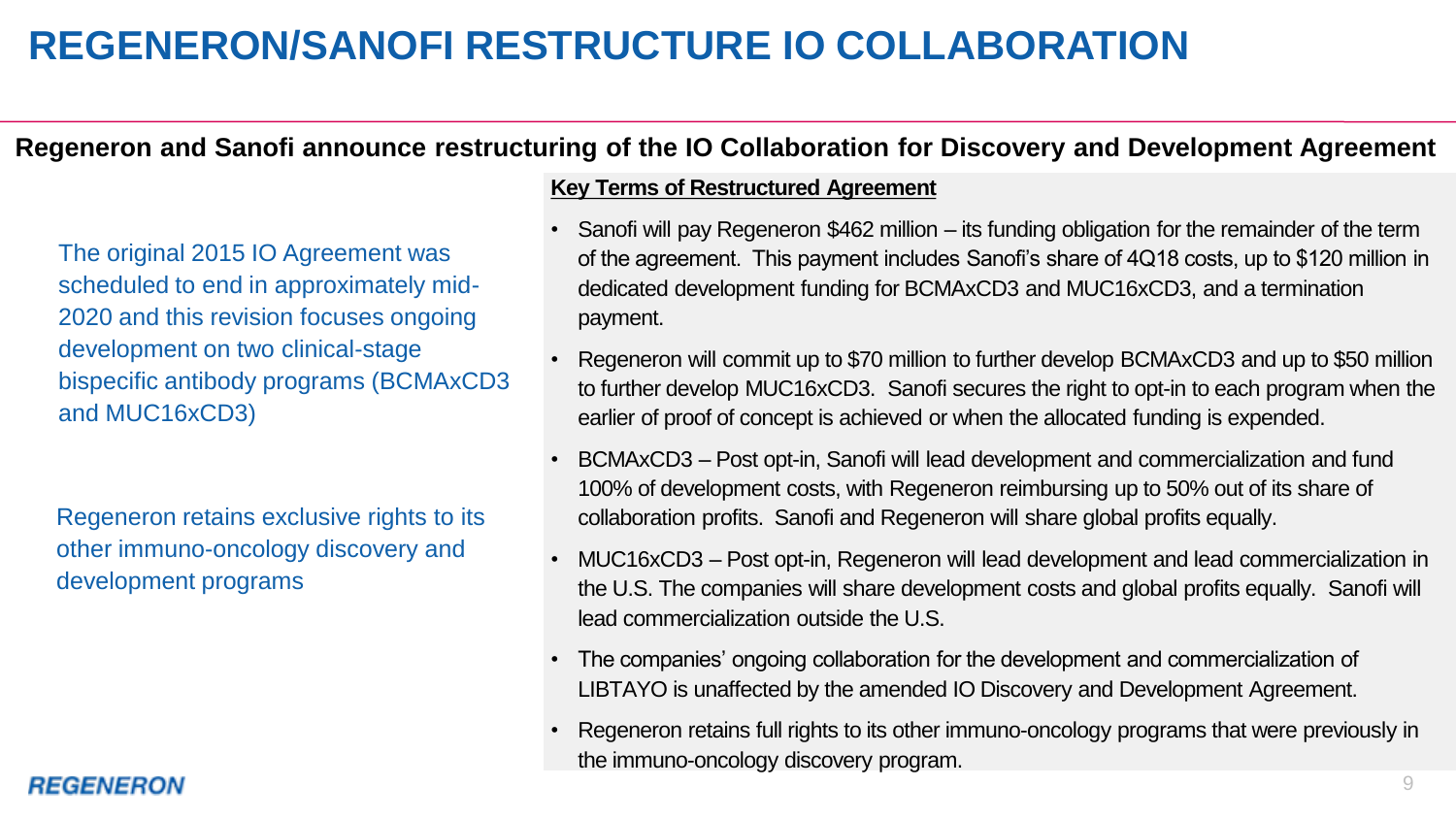# **REGENERON'S INTERACTIVE ANALYST CENTER**

- The Interactive Analyst Center is a repository of Regeneron's historical reported financials and key operational data maintained by a third party
- This tool is meant to facilitate data gathering and to make researching Regeneron easier
- Access the Interactive Analyst Center via the Regeneron IR website: [https://investor.regeneron.com/financial-information\\*](https://investor.regeneron.com/financial-information)



| Available data includes GAAP        |
|-------------------------------------|
| financials, historic non-GAAP       |
| Measures, Reconciliation of non-    |
| <b>GAAP Measures, Net Product</b>   |
| Sales of Regeneron Discovered       |
| Products, Collaboration             |
| <b>Revenues, and Other Revenues</b> |

*\* The link and access to the Interactive Analyst Center are provided for convenience and should not be used as the sole basis of any analysis. Please refer to Regeneron's reports filed with the U.S. Securities and Exchange Commission for further information.*

| Quarterly<br>Annual   |       | $\ll$ >Description<br>Period Ended On (MM/DD/YYYY) | 01 17<br>3/31/2017                       | Q <sub>2</sub> 17<br>6/30/2017 | 03 17<br>9/30/2017 | 04 17<br>12/31/2017 | Q1 18<br>3/31/2018 | Q <sub>2</sub> 18<br>6/30/2018 | Q3 18<br>9/30/2018 |
|-----------------------|-------|----------------------------------------------------|------------------------------------------|--------------------------------|--------------------|---------------------|--------------------|--------------------------------|--------------------|
| ncome Statement (Q)   |       | <b>NDisclaimer</b>                                 |                                          |                                |                    |                     |                    |                                |                    |
| alance Sheet (Q)      |       | <b>Revenues:</b>                                   |                                          |                                |                    |                     |                    |                                |                    |
| ash Flow (YTD)        | mil   | Net product sales                                  | 858,245                                  | 924,133                        | 957,367            | 978,718             | 987,909            | 996,382                        | 1,025,488          |
|                       | -nil  | Sanofi collaboration revenue                       | 210,367                                  | 222,128                        | 245,175            | 199,523             | 189,490            | 237,753                        | 256,265            |
| (Q) perational Data   | mil   | Bayer collaboration revenue                        | 193,939                                  | 210,355                        | 236,625            | 297,133             | 247,928            | 262,863                        | 264,373            |
| (O) Ion-GAAP Measures | all   | Other revenue                                      | 56,440                                   | 113,500                        | 61,506             | 107,073             | 86,158             | 111,024                        | 117,370            |
|                       | -all- | <b>Total revenues</b>                              | 1,318,991                                | 1,470,116                      | 1,500,673          | 1,582,447           | 1,511,485          | 1,608,022                      | 1,663,496          |
| X Export Financials   |       | <b>Expenses:</b>                                   | 507,435<br>509,975<br>529,749<br>527,983 |                                |                    |                     |                    |                                |                    |
|                       | ail.  | Research and development                           |                                          |                                |                    |                     | 498,586            | 529,289                        | 556,972            |
| ⋒ Build a Chart       | -nil  | Selling, general, and administrative               | 296,846                                  | 306,908                        | 306,766            | 409,913             | 330,770            | 364,884                        | 369,232            |
|                       | ail.  | Cost of goods sold                                 | 61,253                                   | 42,133                         | 46,388             | 52,733              | 69,243             | 35,950                         | 30,817             |
|                       | ail   | Cost of collaboration and contract manufacturing   | 22,915                                   | 60,788                         | 57,844             | 53,007              | 45,655             | 55,711                         | 79,552             |
|                       | -nil  | <b>Total expenses</b>                              | 888,449                                  | 919,804                        | 940,747            | 1,043,636           | 944,254            | 985,834                        | 1,036,573          |
|                       | ыl    | Income from operations                             | 430,542                                  | 550.312                        | 559,926            | 538,811             | 567.231            | 622.188                        | 626,923            |
|                       |       |                                                    |                                          |                                |                    |                     |                    |                                |                    |

#### Interactive Analyst Center ™ Income Statement (Q)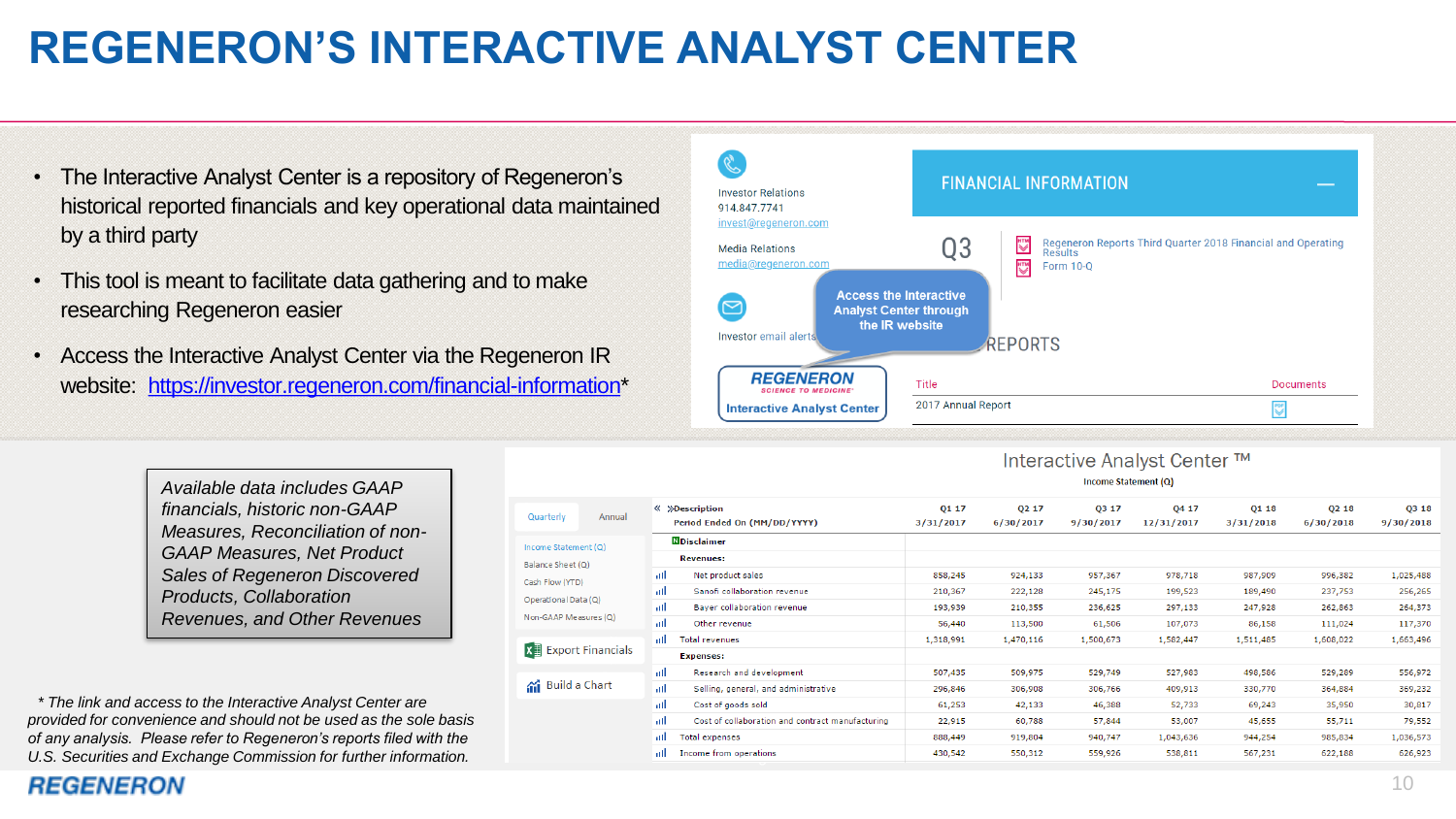# **2019 FINANCIAL GUIDANCE\***

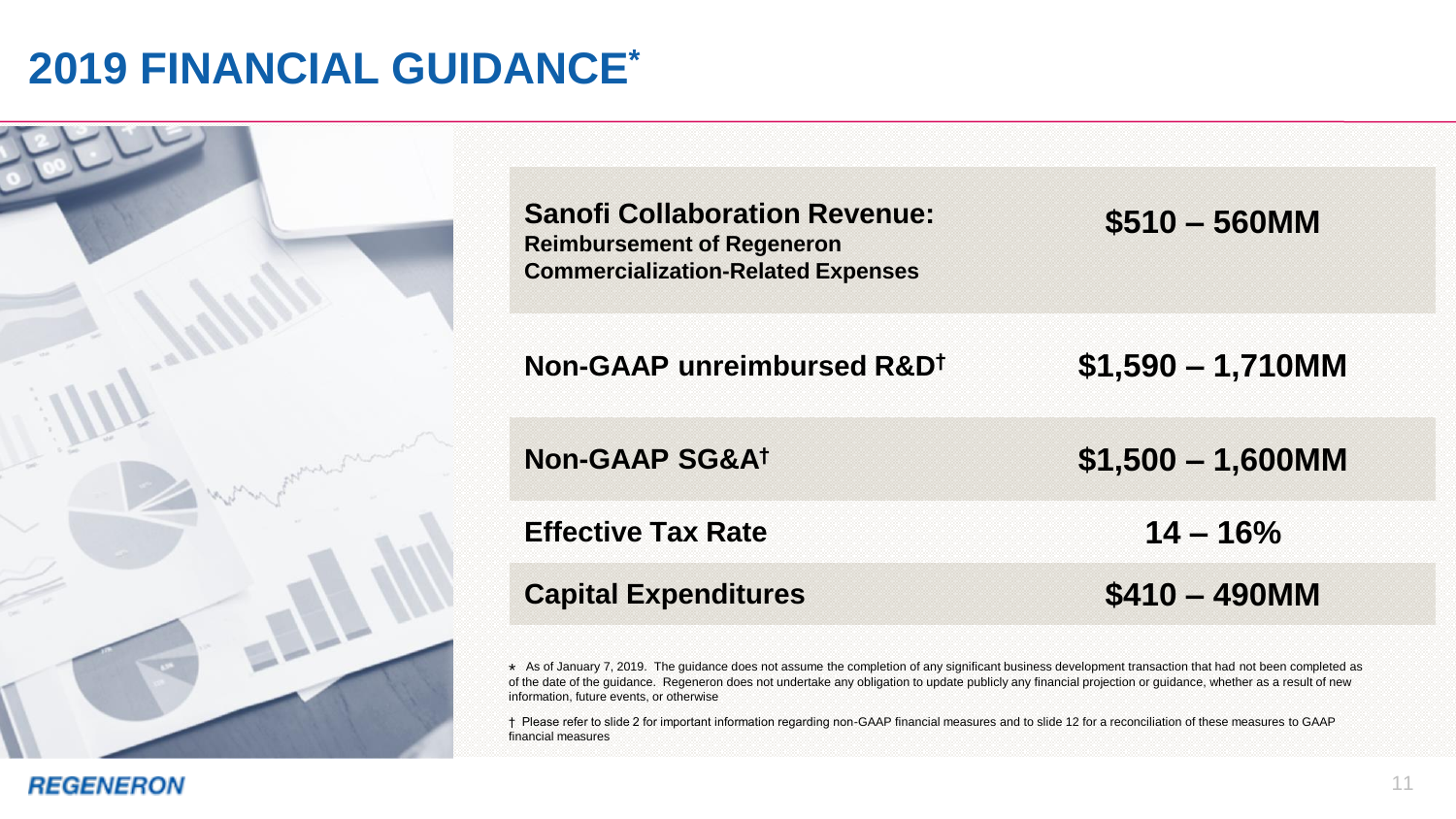# **RECONCILIATION OF FULL YEAR 2019 NON-GAAP TO GAAP FINANCIAL GUIDANCE**



|                                                    | <b>Projected Range</b> |       |    |             |
|----------------------------------------------------|------------------------|-------|----|-------------|
| (in millions)                                      |                        | Low   |    | <b>High</b> |
| <b>GAAP unreimbursed R&amp;D*</b>                  | \$                     | 1,855 | \$ | 2,000       |
| R&D: Non-cash share-based compensation<br>expense  |                        | (265) |    | (290)       |
| <b>Non-GAAP unreimbursed R&amp;D</b>               | \$                     | 1,590 | \$ | 1,710       |
|                                                    |                        |       |    |             |
| <b>GAAP SG&amp;A</b>                               | \$                     | 1,700 | \$ | 1,830       |
| SG&A: Non-cash share-based compensation<br>expense |                        | (200) |    | (230)       |
| <b>Non-GAAP SG&amp;A</b>                           | \$                     | 1,500 | \$ | 1,600       |
|                                                    |                        |       |    |             |

\* Unreimbursed R&D represents R&D expenses reduced by R&D expense reimbursements from the Company's collaborators and/or customers